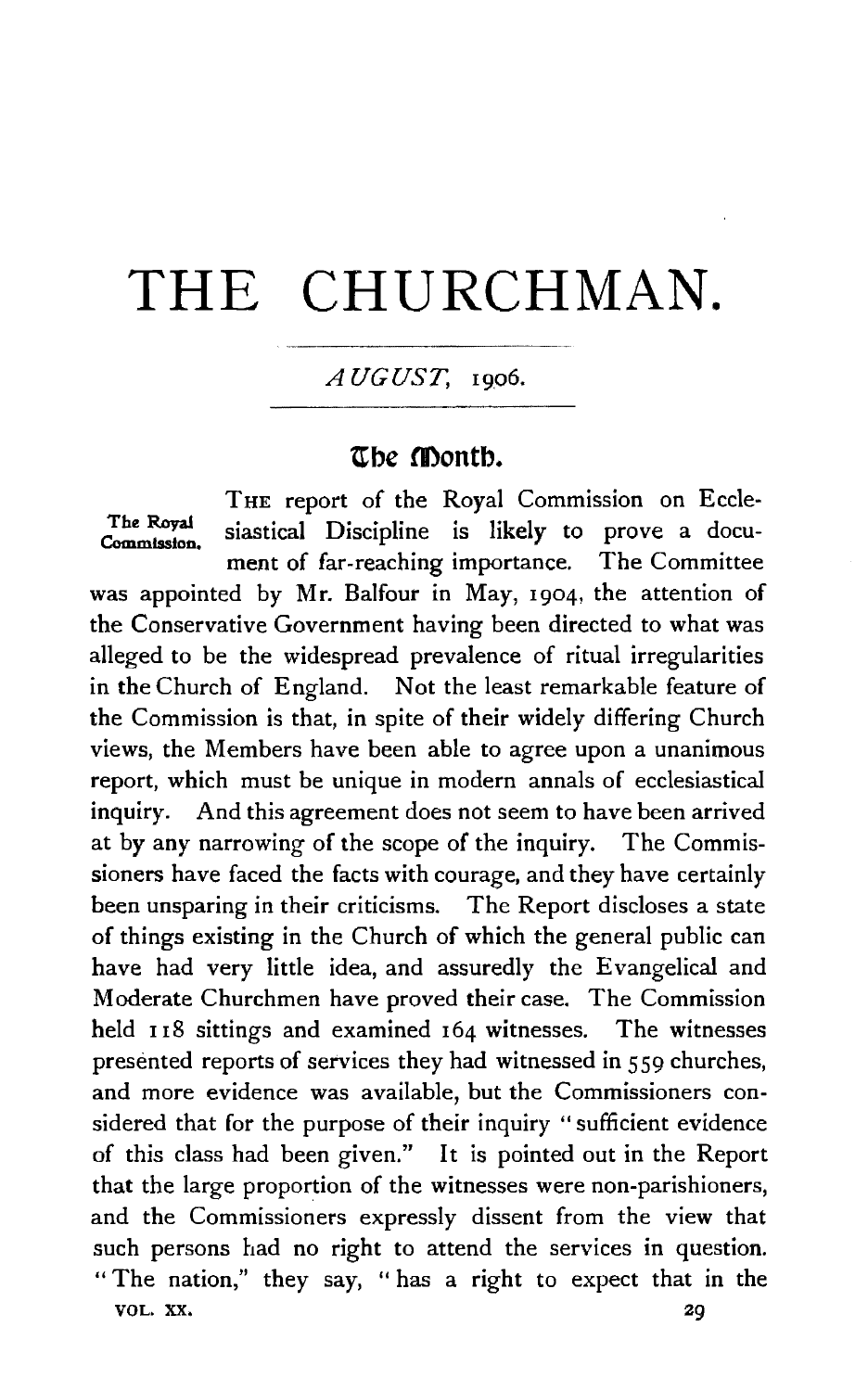National Church the services shall be conducted according to law." The Commissioners, moreover, are satisfied that "the great mass of the evidence," which they have received, is "trustworthy."

The distinction made in the Report between "Breaches"  $\lim_{n \to \infty}$  breaches of the law which have, and those which

have not, significance is very striking. It is evident that there is no real comparison between them, and while it is essential that obedience to the rubrics by Evangelical Churchmen should be as full and literal as possible, these cases of omission cannot be for an instant regarded as in the same category with positive breaches of the law, which involve Roman Catholic doctrine. This is shown by the fact that breaches of the latter kind are described by the Commission as " practices which lie on the Romeward side of a line of deep cleavage between the Church of England and that of Rome" (par. 299). Evangelical Churchmen could wish no fuller or clearer justification of their contentions than that which is found in paragraphs 397 and 398, in which "defiant lawlessness" is spoken of as going on unchecked. In the same paragraphs ten or twelve practices are mentioned and described as " clearly inconsistent with and subversive of the teaching of the Church of England as declared by the Articles and set forth in the Prayer-Book." They are also characterized as "illegal." As to these breaches, nothing could be more significant than the following remarks of the Commission : '' We desire to express our opinion that these practices should receive no toleration *;* and that if episcopal directions for their prevention or repression are not complied with, the Bishops should take or permit coercive disciplinary action in the Church Courts for that purpose (par. 398).

The First Task. men with reference to the proposed "Letters of Business" to Immediately after the publication of the Report the Archbishop of Canterbury appealed to the members of Convocation and the House of Lay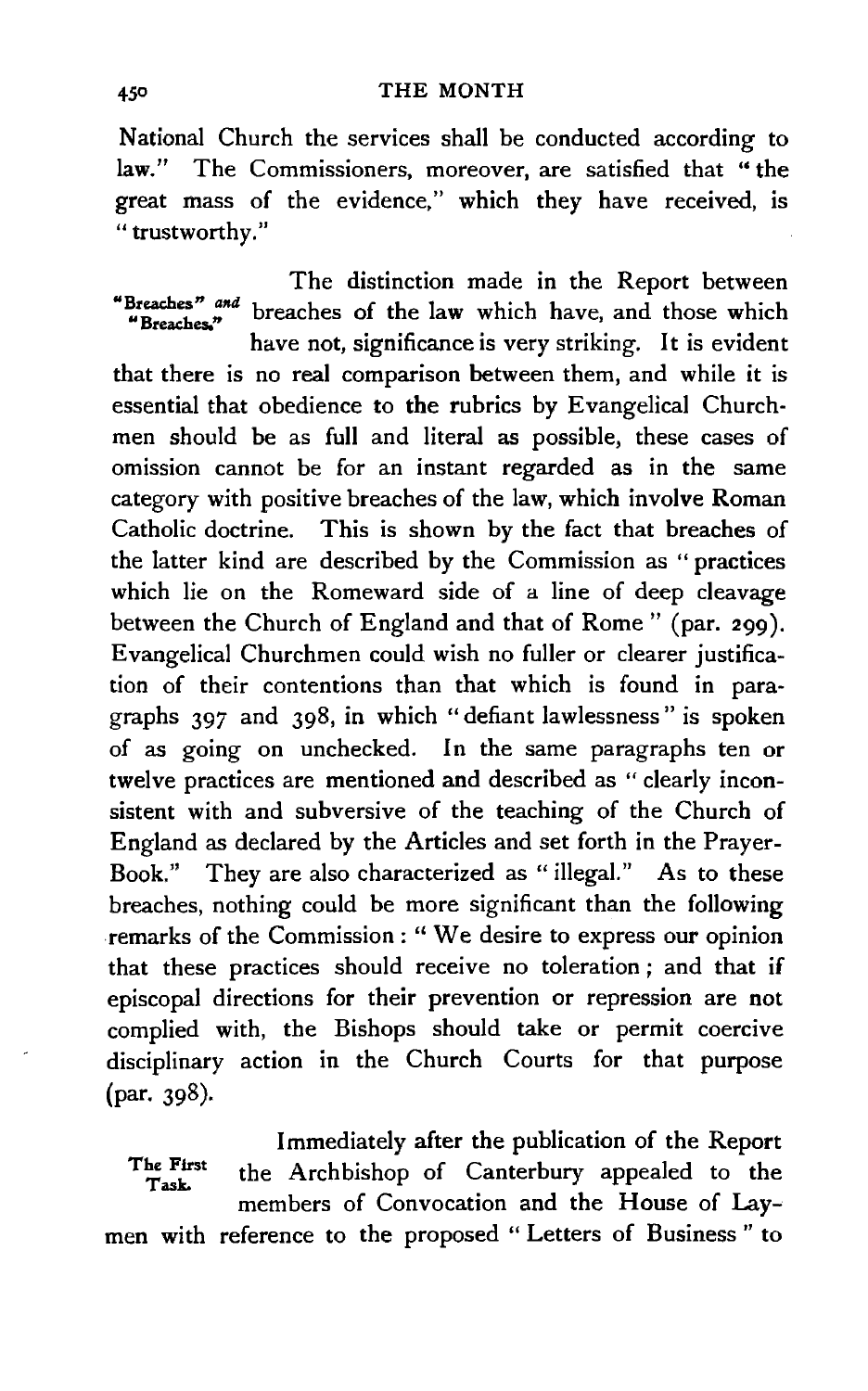enable Convocation to proceed with the consideration of the new rubric suggested in Recommendation 2. There is, however, something before this—what the *Record* rightly calls "the first task "-- and that is, to carry out Recommendation 1, which speaks of some ten or eleven practices as being " plainly significant of teaching repugnant to the doctrine of the Church of England, and certainly illegal," and on this account should "be promptly made to cease by exercise of the authority belonging to the Bishops and, if necessary, by proceedings in the Ecclesiastical Courts." Nothing must be allowed to set aside this fundamental recommendation. The Commissioners say that all their recommendations are to be regarded as a whole, and consequently the first link in the chain is of great importance. The practices included in this condemnation are criticised in the plainest language, and in the light of the very definite recommendation that they should be " promptly made to cease," it is hardly possible to think of new rubrics until this is done. Besides, the carrying out of this first recommendation would go very far to make the proposed new rubric about the vestments entirely unnecessary.

The Supreme<br>Court of would give the assembly of Archbishops and Court of would give the assembly of Archbishops and<br>Appeal. Bishops the first union in the actionrant of gues Bishops the final voice in the settlement of questions of doctrine and ritual. The precise bearing of this proposal is not altogether clear, but according to one of the Commissioners, consulted by the Dean of Canterbury, the question seems to refer to any points of difference between the Prayer-Book, which is a schedule to an Act of Parliament, and the Articles, which have no· such statutory authority. According to this, Dean Wace says that " while offence against the Prayer-BooR would be judged by the Court without consulting a Bishop, offence against the Articles would require such consultation." The result would be that the Bishops would become the final Court of Appeal for the interpretation of the Articles. It is pretty certain that such a position as this will not be accepted by

 $20 - 2$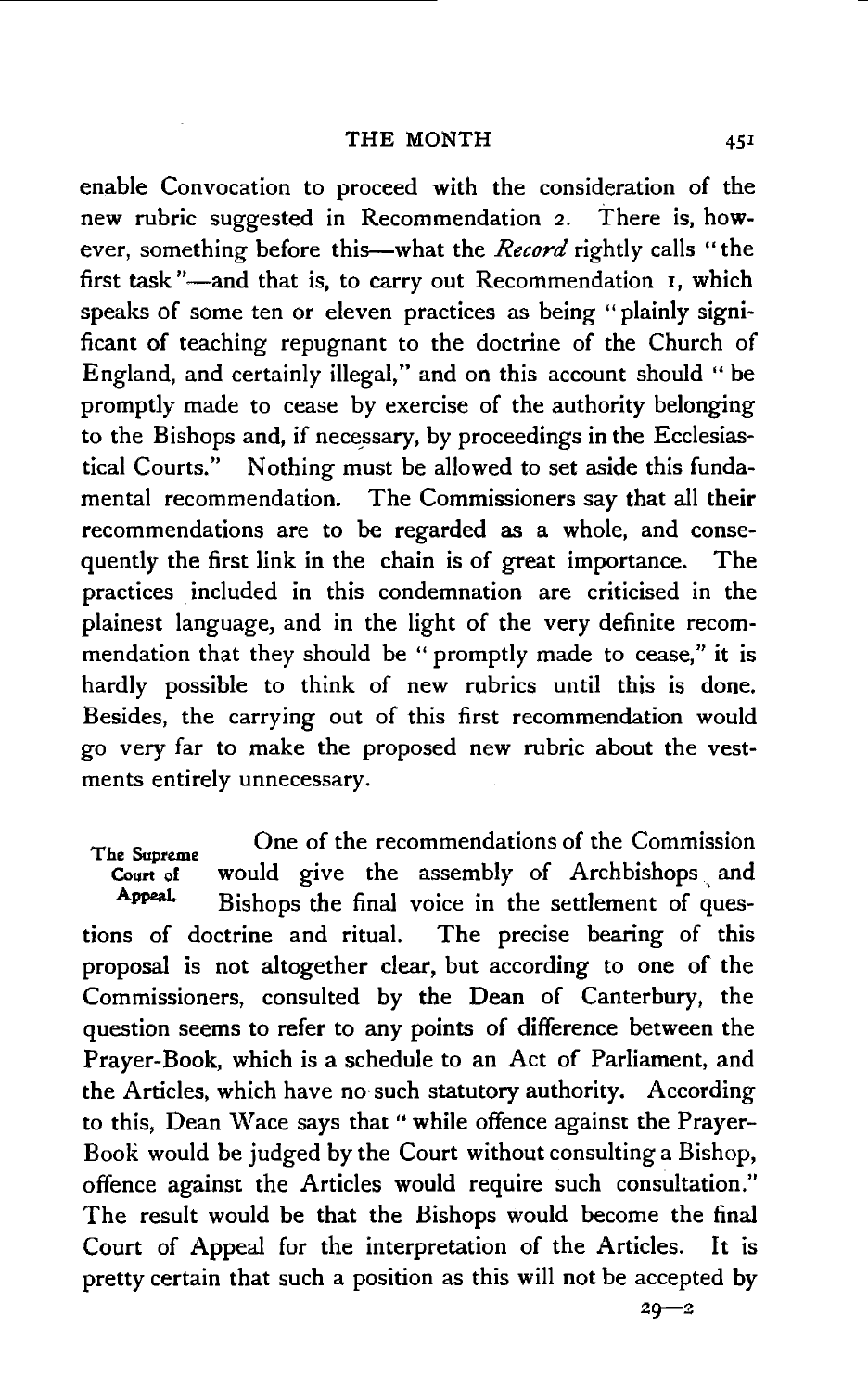### 452 THE MONTH

Evangelical and Moderate Churchmen. It is not difficult to see that, as Dean Wace says, "the ultimate principle of the Reformation might prove to be involved," and certainly the position of the Church of England as an Established Church would be very materially modified. The proposal is also entirely out of harmony with the best Church thought of the day which welcomes the counsel of clergy and laity with the Bishops. Although the Commissioners quoted the statement of Bishop Blomfield about " the inherent and inalienable right of the Bishops of the Church of England to be judges of the questions of its doctrine," it may be fairly asked where such inherent and inalienable right is to be found within the history of the Church of England since the Reformation. It can easily be seen what a vital issue is here raised.

The quiet but very definite language of the Episcopal Report about the exercise of episcopal authority Authority. will be welcomed by a very large body of Churchmen. For a long time it has seemed clear that the key to the situation lay very largely in the hands of the Bishops. This Report entirely bears out that contention. Bishops are plainly charged with ignorance of what is going on in their dioceses, as well as with weakness in administering the law as it stands. As a consequence there are some plain words about the necessity of greater firmness in asserting episcopal authority. All this is surely of the greatest significance, and the fact that this language about episcopal authority is used in a Report signed by the Archbishop of Canterbury and the Bishops of Oxford and Gloucester gives it additional weight and meaning. It is not too much to say that the whole Church will be watching closely during the next few months to see whether the Bishops are alive to the issues so definitely raised by the Commission.

Churchmen are naturally asking, What is to The come out of the Report? It is already being outcome. suggested that the Report is based on a series of compromises, and on this account unlikely to be of permanent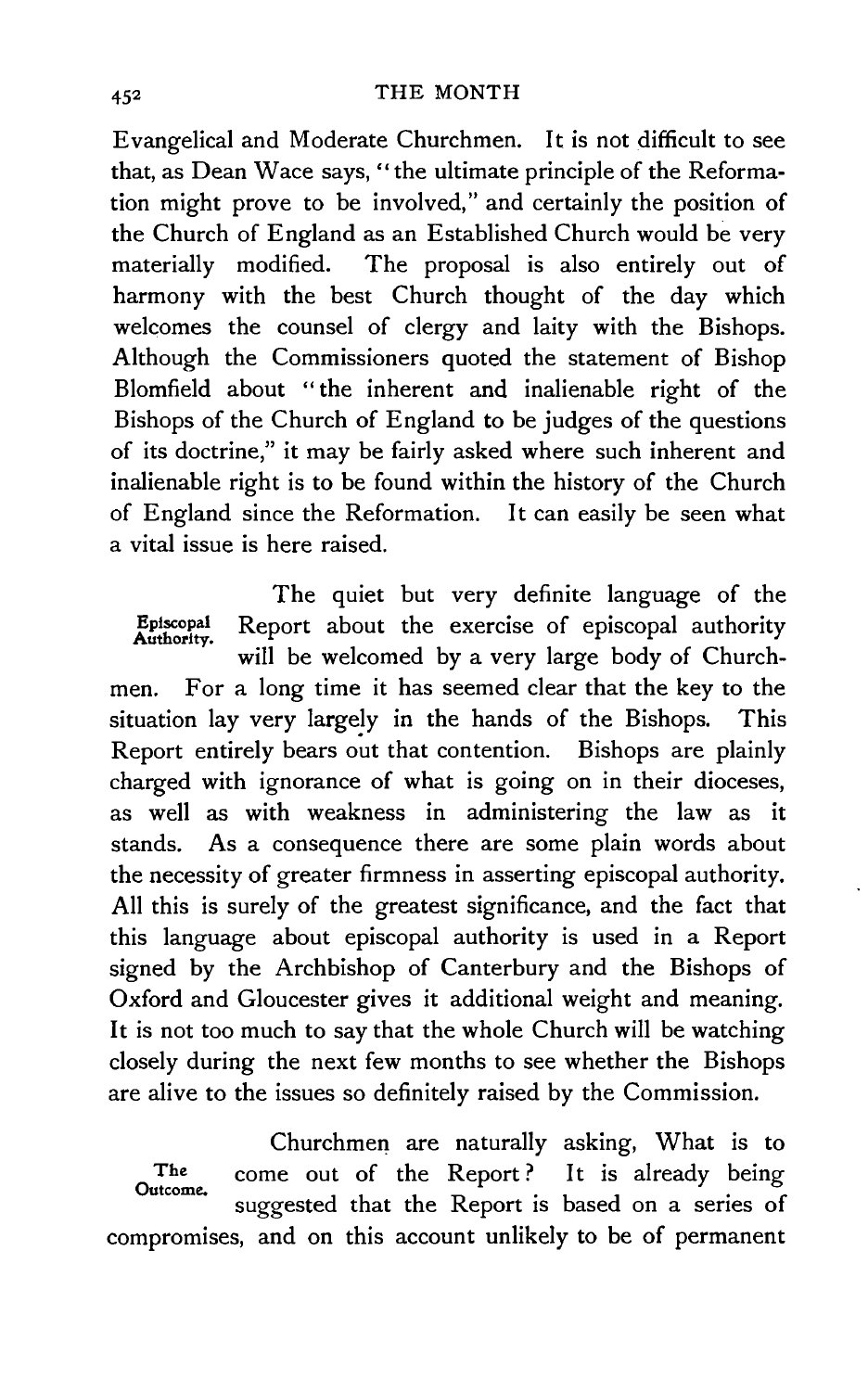### THE MONTH 453

influence. The Broad Churchman is to be met by the relaxation of the rubric about the Athanasian Creed, and the High Churchman by a new rubric making vestments optional. It is not clear what Evangelicals are to receive; probably they are to regard themselves as placated by the strong language and stern recommendations about Romish practices. We hope, however, for something very far more and other than this. We prefer to regard the Report as the harbinger of those " drastic measures " which the Church has been plainly promised by the Archbishop of Canterbury. We shall, of course, return to this subject later, since the recommendations are many and varied and require careful consideration. Meanwhile we urge our readers to purchase the Report (which can be obtained for gd.), and to give it their careful study. The volumes of evidence will be forthcoming shortly, and we shall then be able to understand still more clearly the recommendations of the Commission. We end as we began, by expressing our belief that this Report will prove an epoch-making document in our Church.

The Education Bill. House of Lords. The Education Bill will have passed through the House of Commons before these lines are in print, and all interest is now centred on the action of the The new Clause IV. seems to us to be an honest attempt to meet the various interests by its somewhat complicated proposals, but we are sorry the Government did not see its way to make religious instruction compulsory and to allow teachers permission to give denominational instruction. We believe these proposals would have gone far to modify opposition, and would not have done hardship to anyone. In view of the amendments that are certain to come from the House of Lords, we again plead for counsels of moderation. We are profoundly thankful that the Representative Church Council, while opposing the Bill, rejected the contention of the Bishop of Manchester that the Bill was past amendment. The Archbishop of Canterbury's words in this connection were those of wisdom, for any extreme policy would be fatal to the truest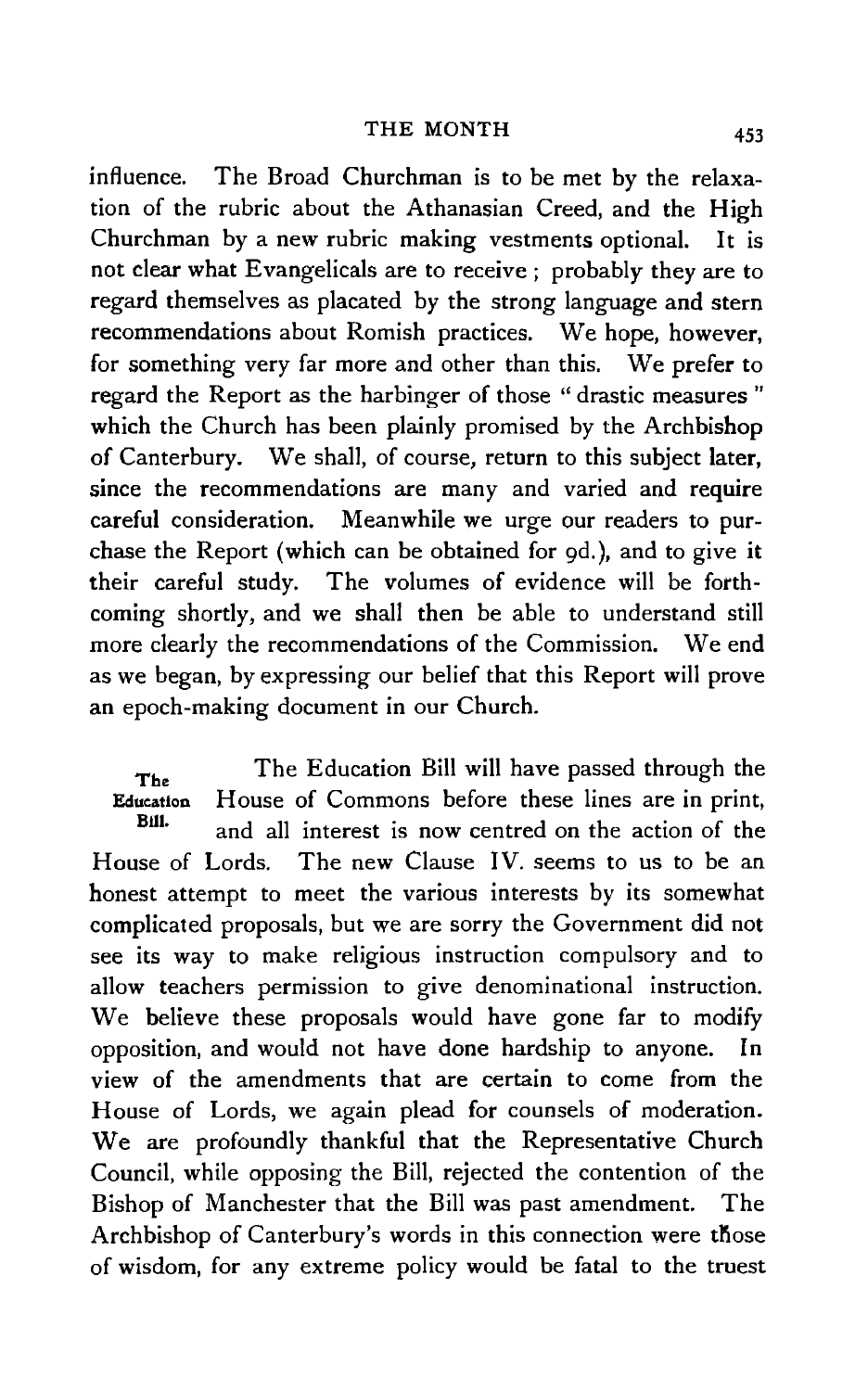interests of Church schools. The lay movement, headed by Mr. G. A. Macmillan, has been gathering fresh strength since we wrote last, and we notice, too, with great satisfaction that meetings have been held between some well-known Liberal Churchmen and leading Nonconformists with a view to a policy of peace through some honourable compromise. Meanwhile we would again endorse with all possible heartiness the words of the Bishop of Ripon at a meeting held on July  $17$ :

They had met to advocate, not what they each desired in regard to education, but a statesmanlike compromise on a great and important national question. There were only three ways of settling the education question. In regard to the first-denominationalism-the country had decided against anything like levelling up. As to the second-secularism-80 per cent. of the country would not have it, and hence the third solution-compromisebecame a necessity. Consequently, it was the duty of all who had the interests of religion at heart, no matter to what denomination they might belong, to ascertain the common ground, the common Christianity, which was possible. . . . He was in favour of compromise, because that was the only way in which they could deal with the question and avoid that which would be a national calamity-the prevalence of secularism.

Lord Hugh Cecil proposed a resolution at the The Cowper- meeting of the Representative Church Council to the Temple Clause. effect that if the Cowper-Temple Clause should become the general and normal rule governing the religious instruction in elementary schools it "would be unjust and oppressive to Churchmen, and injurious to the religious welfare of the people." In a letter to the *Westminster Gazette* he also said that "the Church of England regards the tendency of the operations of the Cowper-Temple Clause as hostile to her teaching, and ultimately subversive to Christianity." The main argument on which this contention rests is that, according to Lord Hugh Cecil, Cowper-Temple teaching differs from historic Christianity in its view of sin and grace. Yet this clause has ruled the system of religious teaching in Board Schools since 1870, and by it many splendid results have been obtained in London and elsewhere. Not only did the Church sanction the clause in I 870, but from time to time warm words have been spoken by leading prelates in commendation of the religious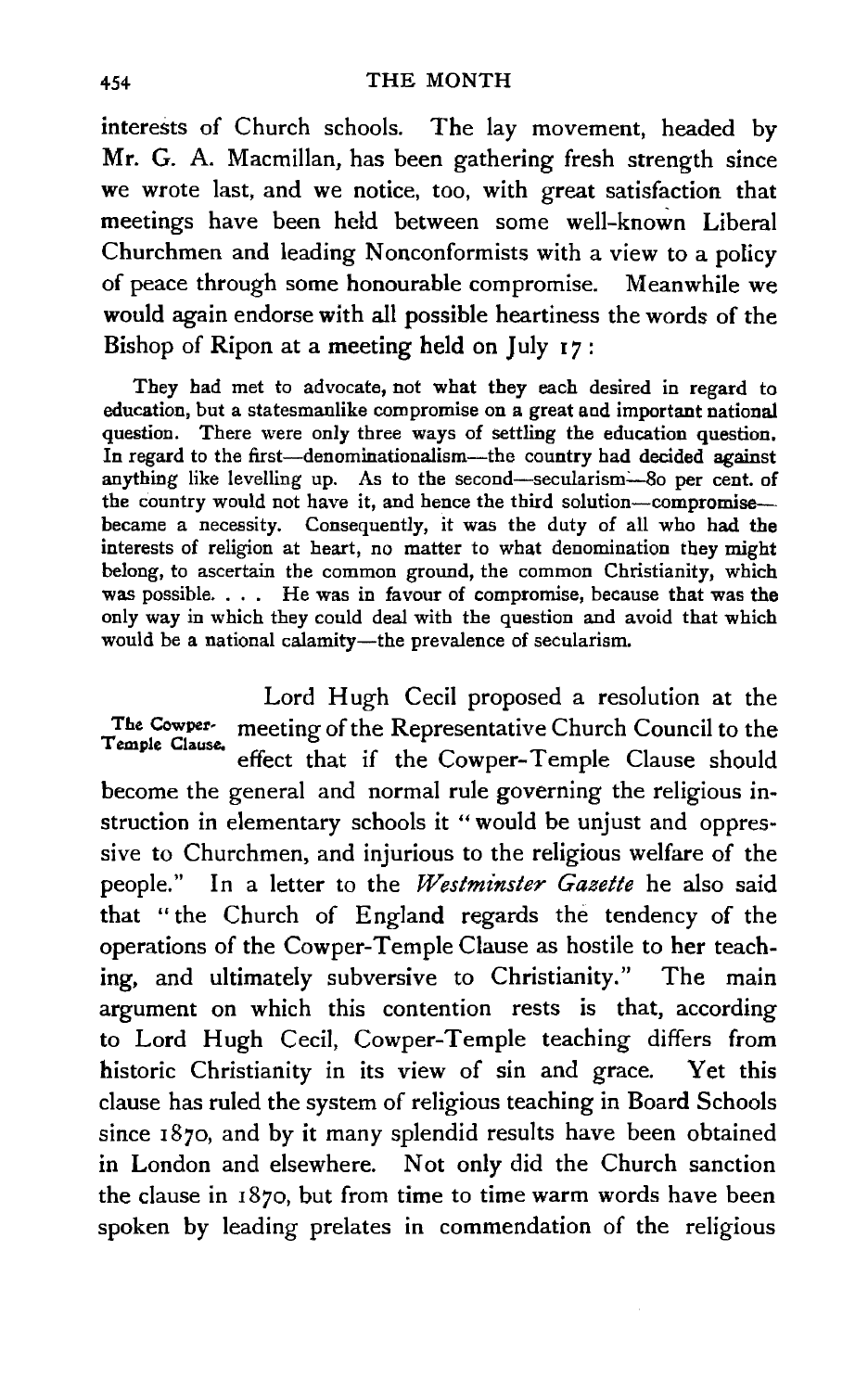teaching in Board Schools. Not a word was said against the clause in the Parliament of 1902, and even in the present House of Commons the Opposition voted the other day for making this very teaching compulsory, Mr. Balfour " attaching great value to it." Surely these facts are more than sufficient to show that when properly administered the Cowper-Temple Clause is capable of providing for very genuine religious instruction, and it is perfectly certain that many who voted for Lord Hugh Cecil's proposal did not do so on the grounds alleged by the mover. Indeed, Sir John Kennaway, while accepting the proposal because it expresses his opposition to the Education Bill, frankly disagrees with Lord Hugh Cecil's arguments and his view of the Cowper-Temple Clause. We cannot believe that truth is furthered by the union of such really opposing forces. We have no wish whatever to minimize the united opposition of High Churchmen and Evangelical Churchmen to the present Bill, but it is a simple fact that they do not and cannot mean the same thing by religious education, and their union is much more apparent than real, and mainly the result of circumstances. It remains to be seen whether the strategy of Lord Hugh Cecil in framing a resolution which will include almost every shade of opposition to the Bill, will in the long-run be for the true spiritual advantage of the Church and the children.

At the Representative Church Council the<br>Bishop of Birmingham proposed that a person The Habitual Bishop of Birmingham proposed that a person Worshipper. who regularly attends the Church of a parish in which he does not reside should be regarded as " permanently connected " with it, and entitled to vote there. The motion was rejected by 176 to 143, the laity alone showing a majority in favour of it. We profoundly regret this decision, which seems to us to be against the best interests of the Church. It is surely a simple fact that in London and many of our great cities and towns the parochial system has broken down for all practical purposes, and from various reasons men do not (often cannot) attend their parish church. Are they then to be disregarded altogether, especially when by their presence and financial support